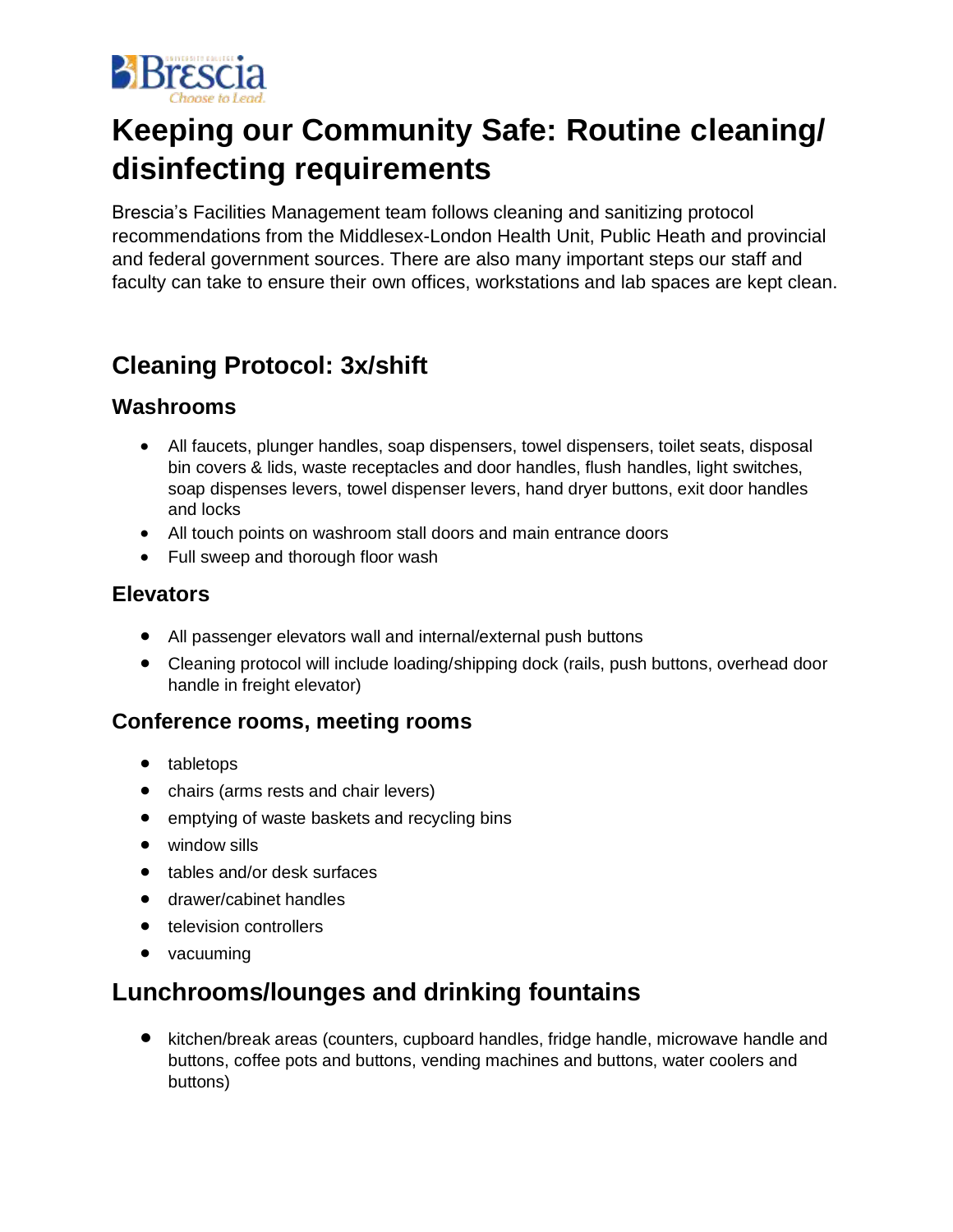

- drinking fountains
- sweep and wash floors

### **Photocopy and equipment rooms**

• cleaning and disinfecting of hard surface areas and touch points

## **Daily Cleaning Protocol**

### **Office and Common areas**

- touch points, doors, lights switches
- waiting room furniture and foyer surfaces
- light switch plates
- door handles
- thermostats
- lobby reception areas / security stations / public waiting areas desk surfaces, pens, door handles
- public telephones
- chairs (arm rests and chair levers)
- pass readers
- Elevator buttons
- Vacuuming
- emptying of waste baskets and recycling bins

### **Stairs and landing areas**

- spot clean walls, doors, handrails
- sweeping, vacuuming and floor washing

#### **Washrooms**

• emptying of waste baskets and recycling bins